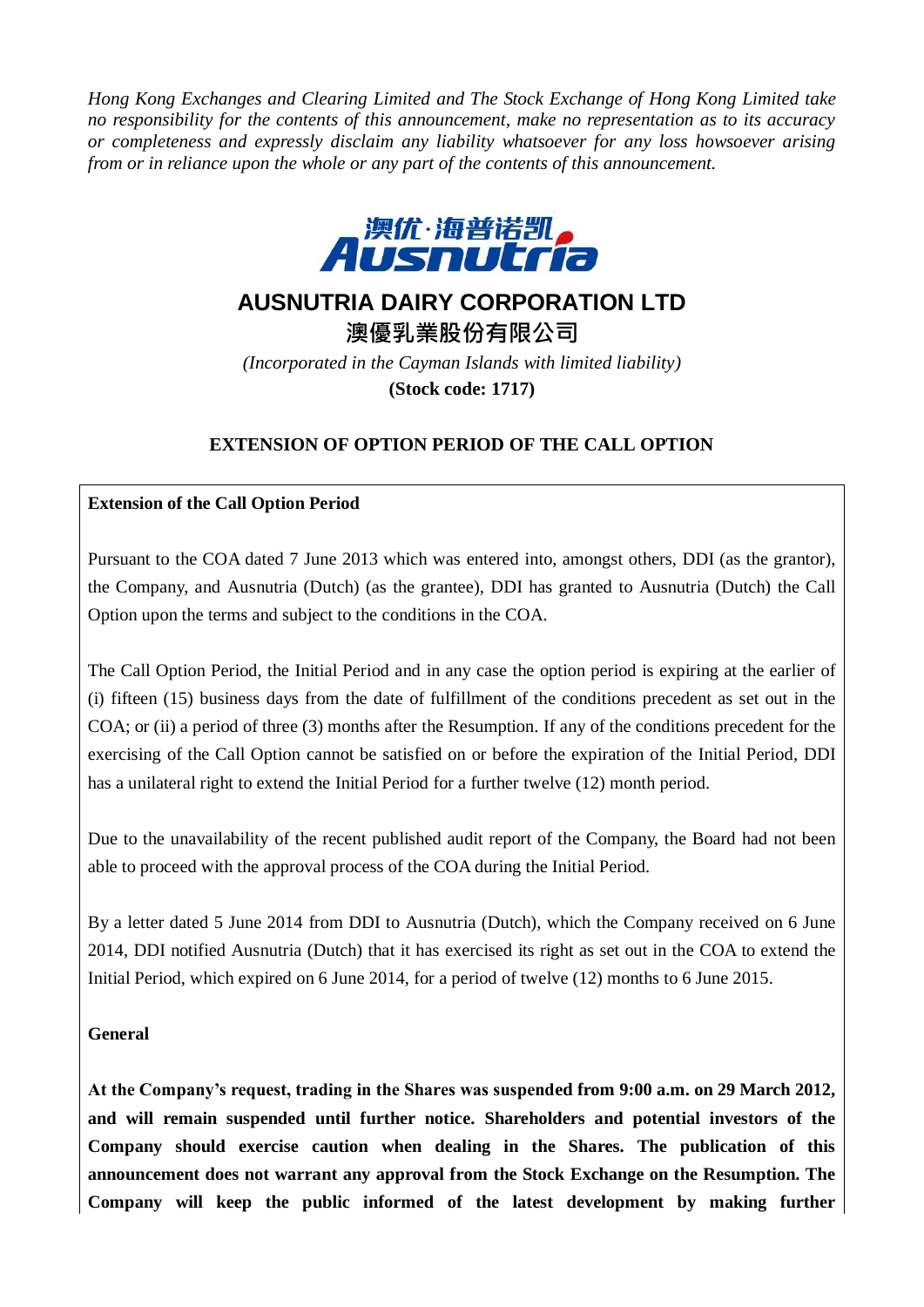Reference is made to the announcement (the "**Announcement**") of Ausnutria Dairy Corporation Ltd (the "**Company**") dated 7 June 2013 in relation to, among other matters, the grant of the Call Option by DDI to Ausnutria (Dutch) upon the terms and subject to the conditions in the Call Option Agreement (the "**COA**") dated 7 June 2013.

All capitalised terms used in this announcement shall have the same meaning given to them in the Announcement, unless otherwise specified.

#### **EXTENSION OF CALL OPTION PERIOD**

The Call Option Period is twelve (12) months from the date of the COA (the "**Initial Period**") and in any case the option period is expiring at the earlier of (i) fifteen (15) business days from the date of fulfillment of the conditions precedent as set out in the COA; or (ii) a period of three (3) months after the Resumption. If any of the conditions precedent for the exercising of the Call Option cannot be satisfied on or before the expiration of the Initial Period, DDI has a unilateral right to extend the Initial Period for a further twelve (12) months period.

Due to the unavailability of the recent published audit report of the Company, the Board had not been able to proceed with the approval process of the COA during the Initial Period.

By a letter dated 5 June 2014 from DDI to Ausnutria (Dutch), which the Company received on 6 June 2014, DDI notified Ausnutria (Dutch) that it they has exercised its right as set out in the COA to extend the Initial Period, which expired on 6 June 2014, for a period of twelve (12) months to 6 June 2015.

Save for the extension of the Initial Period by DDI in accordance with the right granted to them as set out in the COA, all other terms of the COA remain unchanged.

The Board considers that the extension of the Initial Period is in the interests of the Shareholders as a whole to build the Company an integrated business group in the world, and in the meantime, such extension allows more time for the Company to consider the Call Option granted by DDI as well as for the fulfillment of the conditions precedent as set out in the COA.

#### **GENERAL**

**At the Company's request, trading in the Shares was suspended from 9:00 a.m. on 29 March 2012, and will remain suspended until further notice. Shareholders and potential investors of the Company should exercise caution when dealing in the Shares. The publication of this**